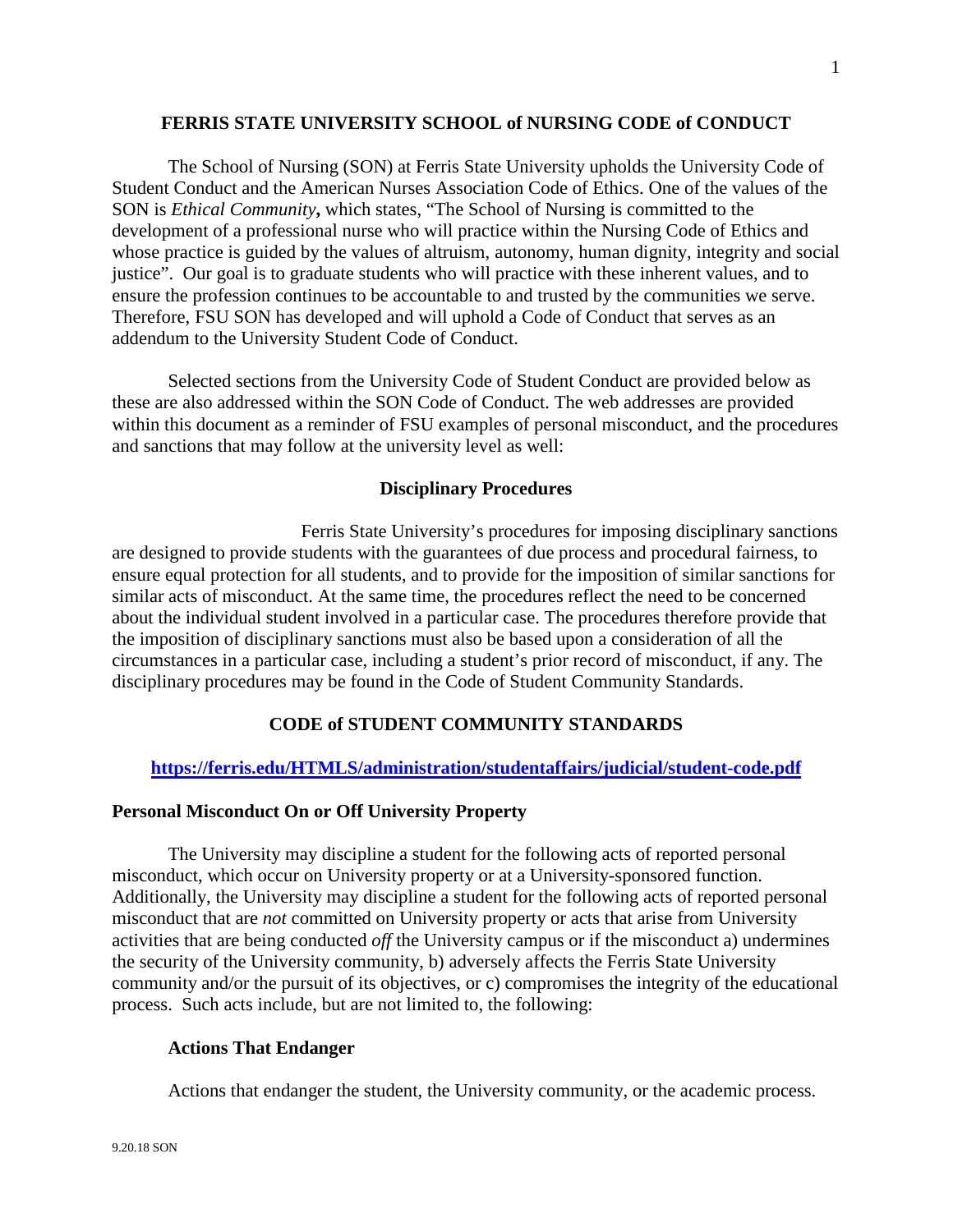#### **Computer and Information System Misuse**

Unauthorized and/or inappropriate use of computers is prohibited. Such use includes, but is not limited to: damaging or altering records or programs, furnishing false information or invading the privacy of another user by using files, programs, or data without permission, engaging in disruptive and annoying behavior, or engaging in any unauthorized use of or access to computer hardware, software, accounts, or passwords. Additionally, any and all actions in violation of the Digital Millennium Copyright Act are prohibited.

## **Harassment**

Behavior that creates a hostile or intimidating environment in which verbal or physical conduct, because of its severity or persistence, is likely to significantly interfere with an individual's work or education, or adversely affect a person's living conditions.

#### **Physical Harm/Abuse of any Person, Including the Following**:

- o Physical behavior that endangers the health or safety of another person
- o The use of physical force or violence to restrict the freedom of action or movement of another person
- o Physical behavior that involves an expressed or implied threat to interfere with an individual's personal safety, academic efforts, employment, or participation in University sponsored extracurricular activities and causes the person to have a reasonable apprehension that such harm is about to occur
- o Physical behavior that has the purpose or reasonably foreseeable effect of interfering with an individual's personal safety, academic efforts, employment, or participation in University sponsored extracurricular activities and causes the person to have a reasonable apprehension that such harm is about to occur.

## **Verbal Abuse of Another Person, Including the Following**:

- e. An expressed or implied threat to:
	- i. Interfere with an individual's personal safety, academic efforts, employment or participation in University sponsored activities; or
	- ii. Injure that person or damage his or her property and, under the circumstances, causes the person to have reasonable apprehension that such harm is about to occur; or,
- f. Inflammatory speech, spoken or written inflammatory communication as a personal insult to the listener or listeners in personally abusive language inherently likely to provoke a violent reaction by the listener or listeners toward the speaker.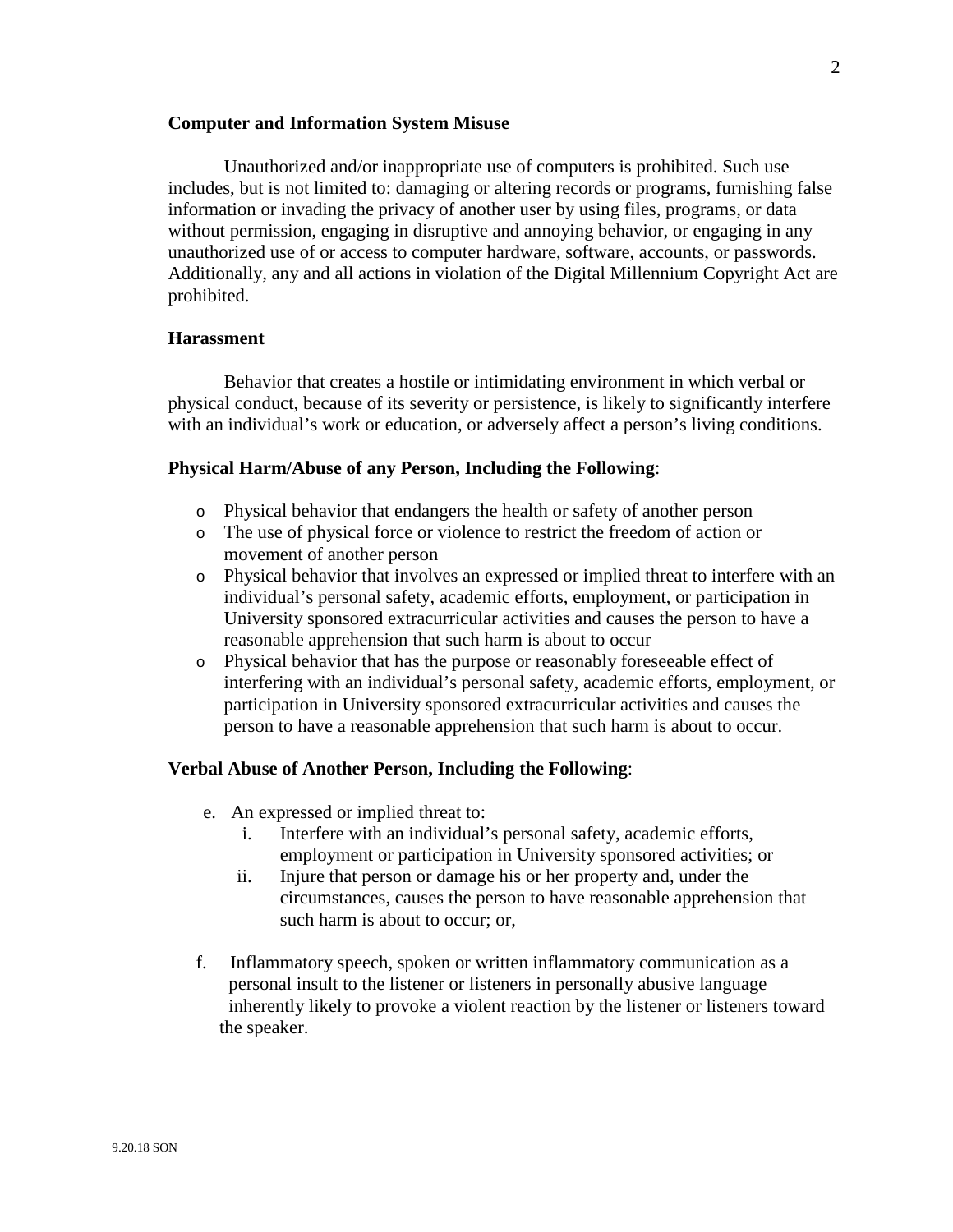## **Sanctions**

(https://ferris.edu/HTMLS/administration/studentaffairs/judicial/student\_resources/possiblesancti ons.htm)

The Director of Student Conduct or his/her designee is authorized to impose any one or a combination of sanctions for acts of misconduct. The University may impose other sanctions singularly or in combination with any of those listed below. The University recognizes two kinds of sanctions: administrative (inactive) and educational, and they are often combined in an effort to hold students accountable while also providing resources to aid in a student's success. Please access the web address above to review possible sanctions.

# **ANA CODE OF ETHICS & SOCIAL NETWORKING POLICY**

In addition, the SON upholds the ANA Code of Ethics for Nurses, and considers behavior that disregards this code as negatively impacting not only the program, but the profession of nursing. Therefore, students who violate the University Code of Student Conduct may be subject to not only university appropriate sanctions, but also to the SON's policy that addresses violations of the Code of Ethics for Nurses. Consideration of ANA's Principles for Social Networking have also been applied to this policy. The following excerpts from the ANA's Code of Ethics and ANA's Social Networking Policy are provided below to support the SON's expected Code of Conduct.

## **ANA Code of Ethics for Nurses, Provision 1.5, States:**

"Relationships with colleagues and others: The principle of respect for others extends to all individuals with whom the nurse interacts. The nurse maintains compassionate and caring relationships with colleagues and others with a commitment to the fair treatment of individuals, to integrity-preserving compromise, and to resolving conflict. Nurses function in many roles, including direct care provider, administrator, educator, researcher, and consultant. In each of these roles, the nurse treats colleagues, employees, assistants, and students with respect and compassion. This standard of conduct precludes any and all prejudicial actions, any form of harassment or threatening behavior, or disregard for the effect of one's actions on others. The nurse values the distinctive contribution of individuals or groups, and collaborates to meet the shared goal of providing quality health services" (American Nurses Association, 2015).

## **ANA's Principles for Social Networking (2011)**

d. Principle 5. "As the patient's advocate, nurses have an ethical obligation to take appropriate action regarding instances of questionable healthcare delivery at an individual or systems level that reflect incompetent, unethical, illegal, or impaired practice. Nurses who view social media content posted by a colleague that violates ethical or legal standards should first bring the questionable content to the attention of the colleague so that the individual can take appropriate action. If the posting could threaten a patient's health, welfare, or right to privacy regarding health information, the nurse has the obligation to report the matter to a supervisor or designated person within the institution or entity for follow-up. If the questionable practice is not addressed in the employment setting and seriously jeopardizes the patient's safety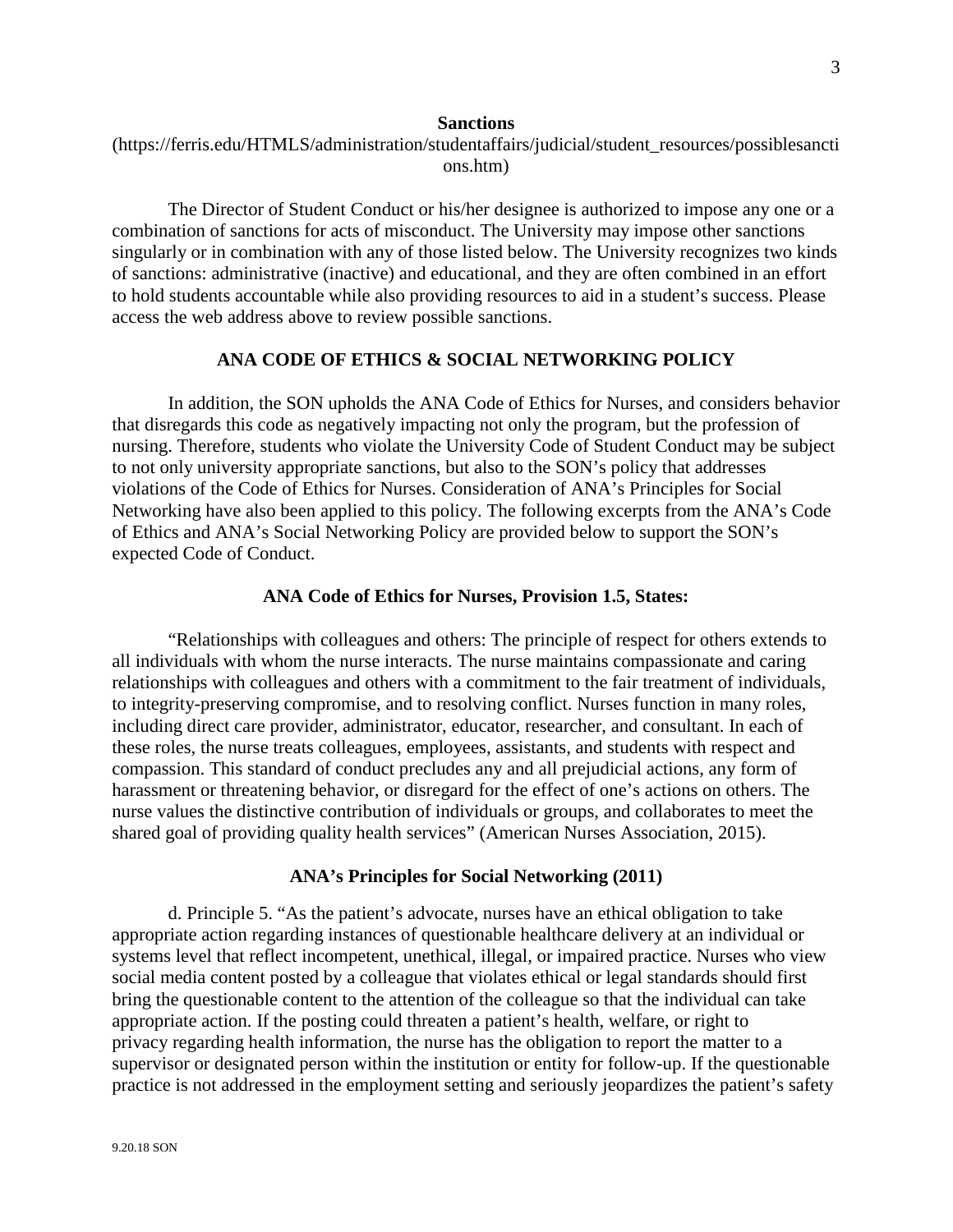and well-being, the nurse may need to report the problem to external authorities. Accurate reporting and factual documentation—not merely opinion—should always support such responsible actions.

Principle 6. Nurses are encouraged to participate in the development of policies and procedures in their institutions and organizations for handling reports of online conduct that may raise legal concerns or be professionally unethical. Such official channels can protect the rights of those participating and can offer remedial action for the patient, while offering fairness, support, and nonpunitive correction and training for a nurse's inadvertent mistakes." (ANA, 2011) *ANA's Principles for Social Networking and the Nurse,* Foundation for the Principles for Social Networking, p. 7

# **Nursing's Social Policy Statement (ANA, 2010) ANA's Principles for Social Networking and the Nurse | Foundation for the Principles for Social Networking, p. 13**

This foundational document describes the essence of the nursing profession that is both valued within society and is uniquely accountable to that society. The authority for nursing, as for other professions of trust, is based on social responsibility, which in turn derives from nursing's social contract wherein a mutually beneficial relationship exists between society and the nursing profession: "[S]ociety validates the existence of the profession through licensure, public affirmation, and legal and legislative parameters. Nursing's response is to provide care to all who are in need, regardless of their cultural, social, or economic standing." (p. 5) *Nursing's Social Policy Statement: The Essence of the Profession* describes the nursing profession as "particularly focused on establishing effective working relationships and collaborative efforts essential to accomplish its health-oriented mission." (p. 7)

## **SON ADDENDUMS TO FSU CODE OF STUDENT CONDUCT**

Thus, the following are addendums to the Ferris State University Code of Student Conduct for Ferris State University SON conduct policy:

Students may be in violation of the Nursing Code of Ethics Provision 1.5 by any of the noted misconducts noted in the University Code of Student Conduct, and may be dismissed from the program as a result. It is important that students familiarize themselves with the University Code of Student Conduct as the following are only examples of misconduct specific to the nursing program and do not constitute a comprehensive list of all violations that might fall under this provision.

**1**. Overt or implied verbal or written threats stated to and/or about a peer/faculty/staff member, which would place a reasonable person in fear of harm. This may be in the form of social media (i.e. Facebook, Instagram, email, or other communication). Such threats and/or verbal/written abuse are in direct violation of the Nursing Code of Ethics. Such threats/abuse/behavior will be evaluated by the SON faculty/staff, reported to the University Police and/or the University Office of Student Conduct with sanctions conferred as deemed appropriate. In addition, the SON reserves the right to confer sanctions, up to and including **dismissal** from the program if the student is in violation of the Nursing Code of Ethics.